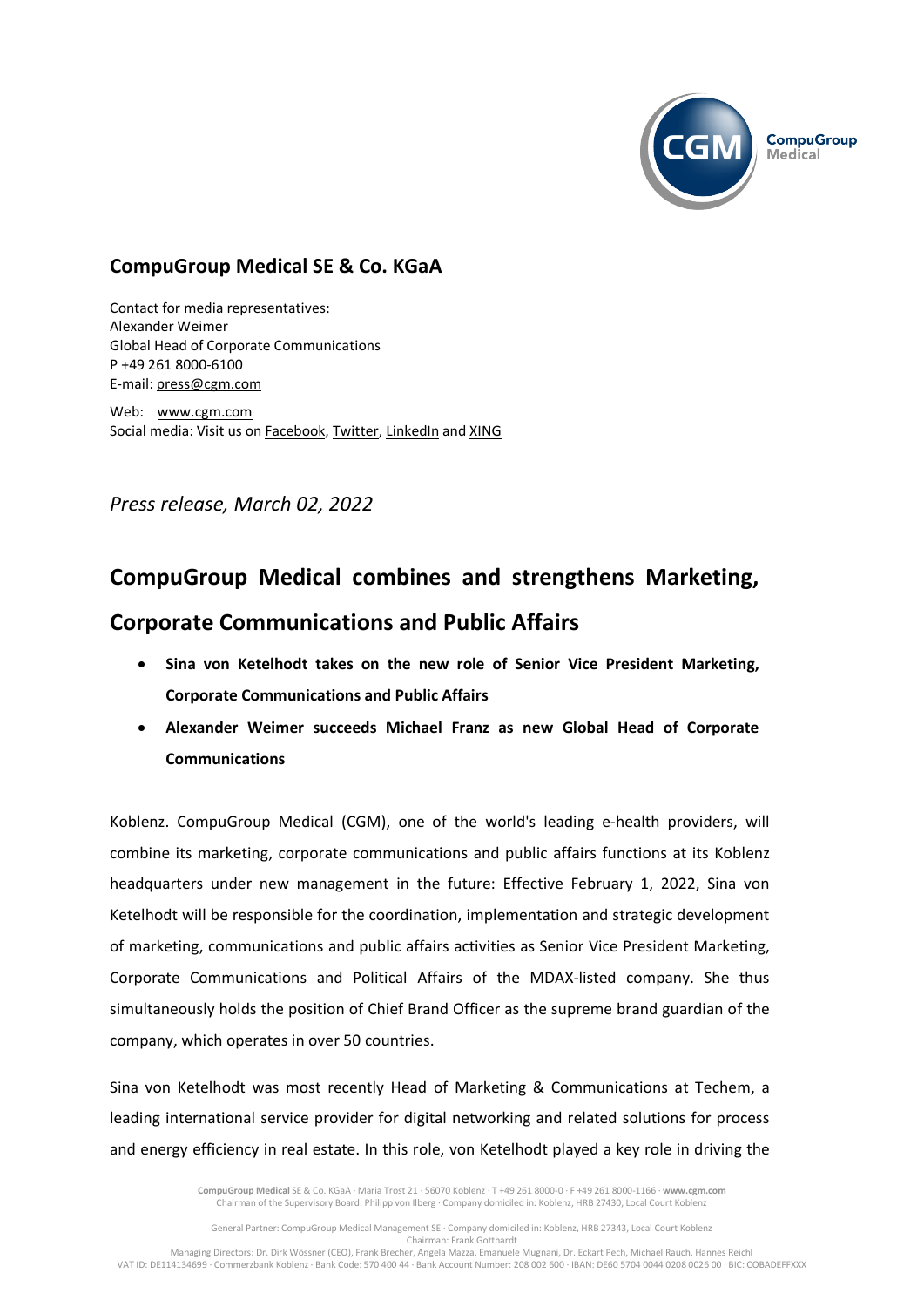

diversification and digitalization of Techem's marketing and communications activities and in shaping the company's repositioning in the changing energy market. Previously, she worked at Uniper and E.ON in various management roles related to digital transformation, innovation and communications.

Also effective February 1, Alexander Weimer took over global responsibility for Corporate Communications at CGM. He thus leads one of the four divisions under Sina von Ketelhodt. Alexander Weimer also comes from Techem, where he was most recently Head of Corporate Communications and CSR, responsible for professionalizing internal communications, digitizing internal and external events, and building up sustainability activities. In this role, he played a key role in successfully guiding the company through the Corona pandemic in terms of communications. Prior to that, Weimer spent more than five years in various management roles in marketing, communications and HR at Carglass. In his new responsibilities, Alexander Weimer will also assume the role of CGM's corporate spokesperson.

Michael Franz, a long-time member of the company and most recently Head of Brand Communication will leave CGM at his own request in April. "I am very much looking forward to the upcoming challenges and the new team. We very much regret that Michael Franz is leaving us, he has done an outstanding job. On behalf of the Management Board of CGM, I thank him and wish him all the best," commented Sina von Ketelhodt.

Sina von Ketelhodt and her new team, which includes Corporate Communications, as well as Strategic Marketing, Global Marketing and Public Affairs, will focus on advancing CGM's brand positioning in the growing market for e-health in Germany and internationally: "Marketing and Communications together bear the central responsibility for turning a company into a strong brand. The topic must therefore be thought, planned and driven forward in an integrated manner. CompuGroup Medical has enormous potential in brand management, which will pay off in terms of customer relationships, the financial market and patient trust, which is equally important for us. The company's success story is fascinating. Our task now will be to use the burning glass to shine an even brighter light on these past and future successes and the resulting benefits for the healthcare system.

> **CompuGroup Medical** SE & Co. KGaA · Maria Trost 21 · 56070 Koblenz · T +49 261 8000-0 · F +49 261 8000-1166 · **www.cgm.com** Chairman of the Supervisory Board: Philipp von Ilberg · Company domiciled in: Koblenz, HRB 27430, Local Court Koblenz

General Partner: CompuGroup Medical Management SE · Company domiciled in: Koblenz, HRB 27343, Local Court Koblenz Chairman: Frank Gotthardt

Managing Directors: Dr. Dirk Wössner (CEO), Frank Brecher, Angela Mazza, Emanuele Mugnani, Dr. Eckart Pech, Michael Rauch, Hannes Reichl VAT ID: DE114134699 · Commerzbank Koblenz · Bank Code: 570 400 44 · Bank Account Number: 208 002 600 · IBAN: DE60 5704 0044 0208 0026 00 · BIC: COBADEFFXXX